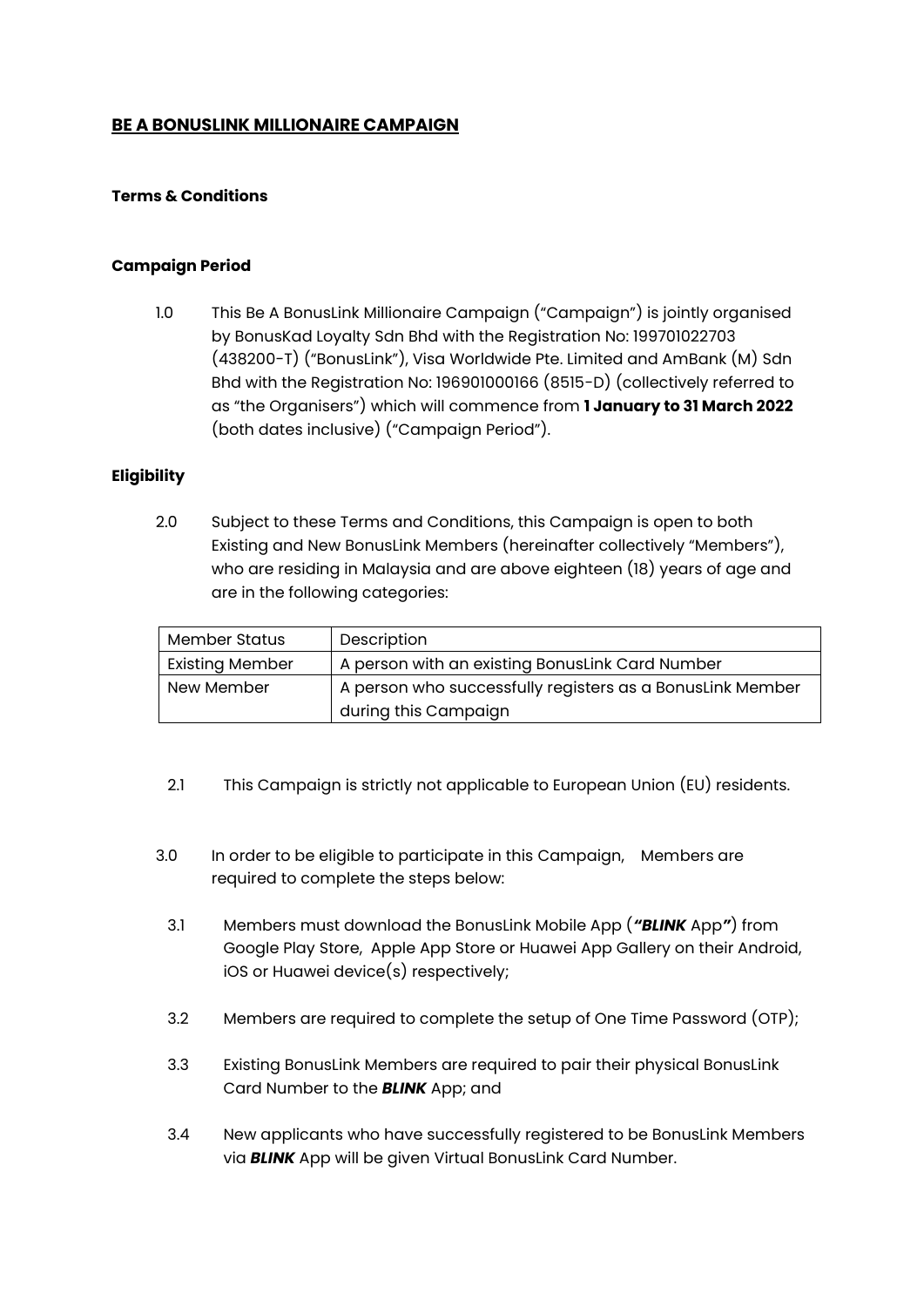# **Campaign Mechanics**

- 4.0 To be eligible to participate in this Campaign, Members are required to fulfil any of the following Campaign tasks ("Campaign Tasks") to receive the reward(s) during this Campaign Period:
	- 4.1 Link a Visa Debit or Credit Card. Members are required to link their Visa Debit or Credit Card to the *BLINK* App to earn two (2) entries.

Note: Only applicable to the first successful linked Debit or Credit Cards. To be eligible, payment card must remain linked throughout the Campaign Period. Members who have linked their Visa Debit or Credit Card prior to Campaign Period automatically earned two (2) entries.

- 4.2 Make payment to Merchants via BLINKIT (in *BLINK* App), purchase or partial redeem Voucher(s) using Visa Debit or Credit Card. Member(s) must make payment to Merchants via BLINKIT (in *BLINK* App), purchase or partial redeem Voucher(s) using Visa Debit or Credit Card as below:
	- Perform first  $(1<sup>st</sup>)$  transaction and earn one  $(1)$  entry.
	- Perform second  $(2^{nd})$  transaction and earn one (1) entry.
	- Perform third  $(3<sup>rd</sup>)$  transaction and earn three  $(3)$  entries.
	- Perform fourth  $(4<sup>th</sup>)$  transaction and earn three  $(3)$  entries.
	- Note: No minimum spend is required for each transaction. Each Member is entitled to a maximum of twenty (20) entries.
- 4.3 Complete four (4) transactions Complete payment to Merchants via BLINKIT (in *BLINK* App), purchase or partial redeem Voucher(s) using Visa Debit or Credit Card and get one thousand (1,000) BonusLink Points. Limited to first (1st) fifteen thousand (15,000) Members only.
- 4.4 Earn double entries using an AmBank BonusLink Visa Card Members are entitled for double entries once the Campaign Task of "Link a Visa Debit or Credit Card in *BLINK* App, purchase or partial redeem voucher(s) via BLINKIT using Visa Debit or Credit Card" has been fulfilled using an AmBank BonusLink Visa Card.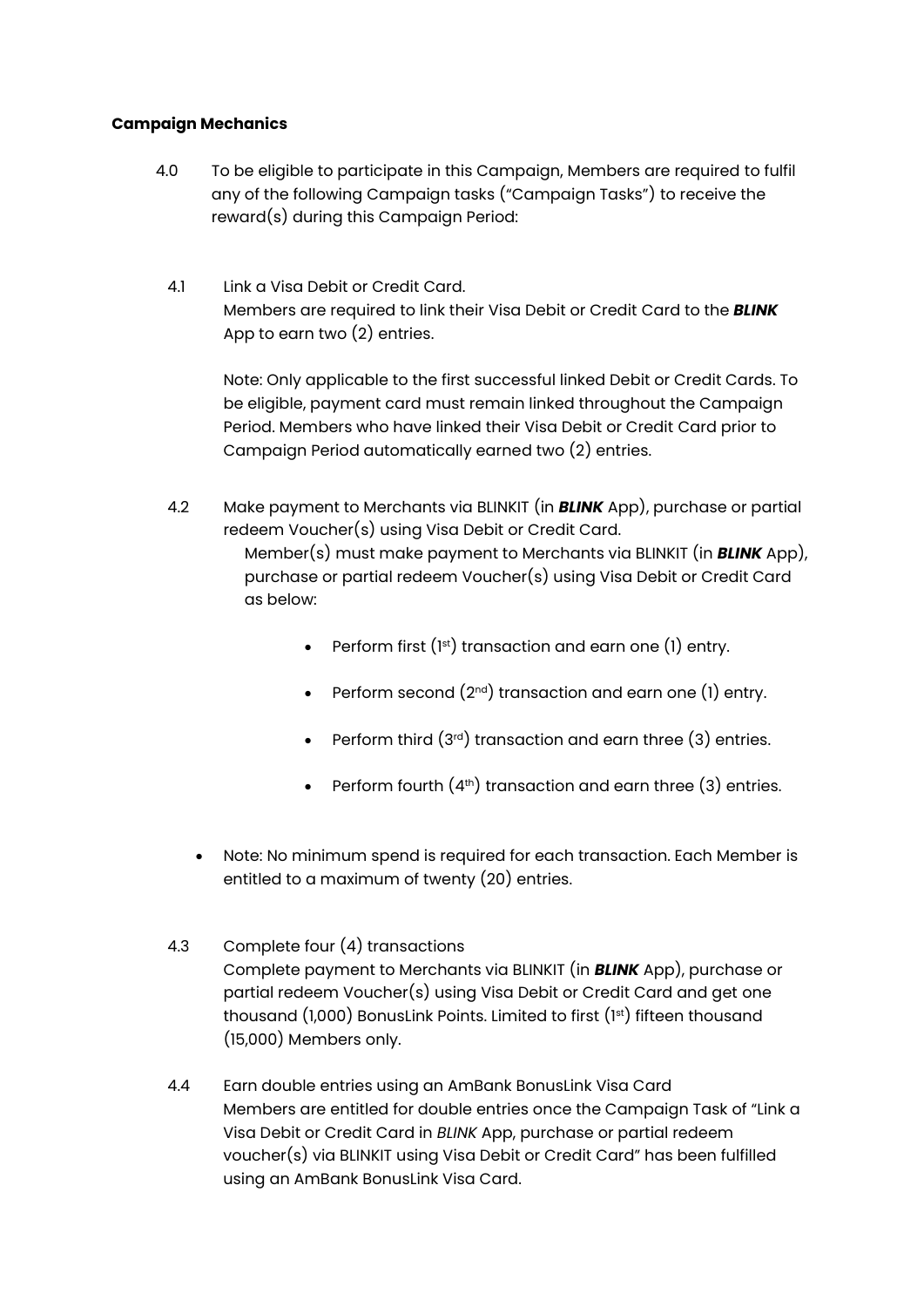- 4.5 Get 10X BonusLink Points with AmBank BonusLink Visa Card Enjoy additional 10X BonusLink Points for payment made with AmBank BonusLink Visa Card in *BLINK* App. Maximum of one thousand (1,000) BonusLink Points per card holder. Limited to first (1st) five thousand (5,000) card holders only.
- 4.6 Successful Applicants of AmBank BonusLink Visa Card Members are entitled up to twenty-three thousand (23,000) BonusLink Points with:
	- Two thousand five hundred (2,500) BonusLink Points for approved applications with activation of AmBank BonusLink Visa Card.
	- Twenty thousand five hundred (20,500) BonusLink Points with minimum spend of RM1,000 within sixty (60) days of the card activation.
	- Click [here](https://www.ambank.com.my/ambank/SiteAssets/SitePages/simple/terms-and-conditions/BonusLinkTargettedbaseCampaignTnC.pdf) for full terms & conditions for application of AmBank BonusLink Visa Card.

For further information on AmBank BonusLink Visa Card, click [here.](https://www.ambank.com.my/eng/cards/AmBank-BonusLink-Visa-Card)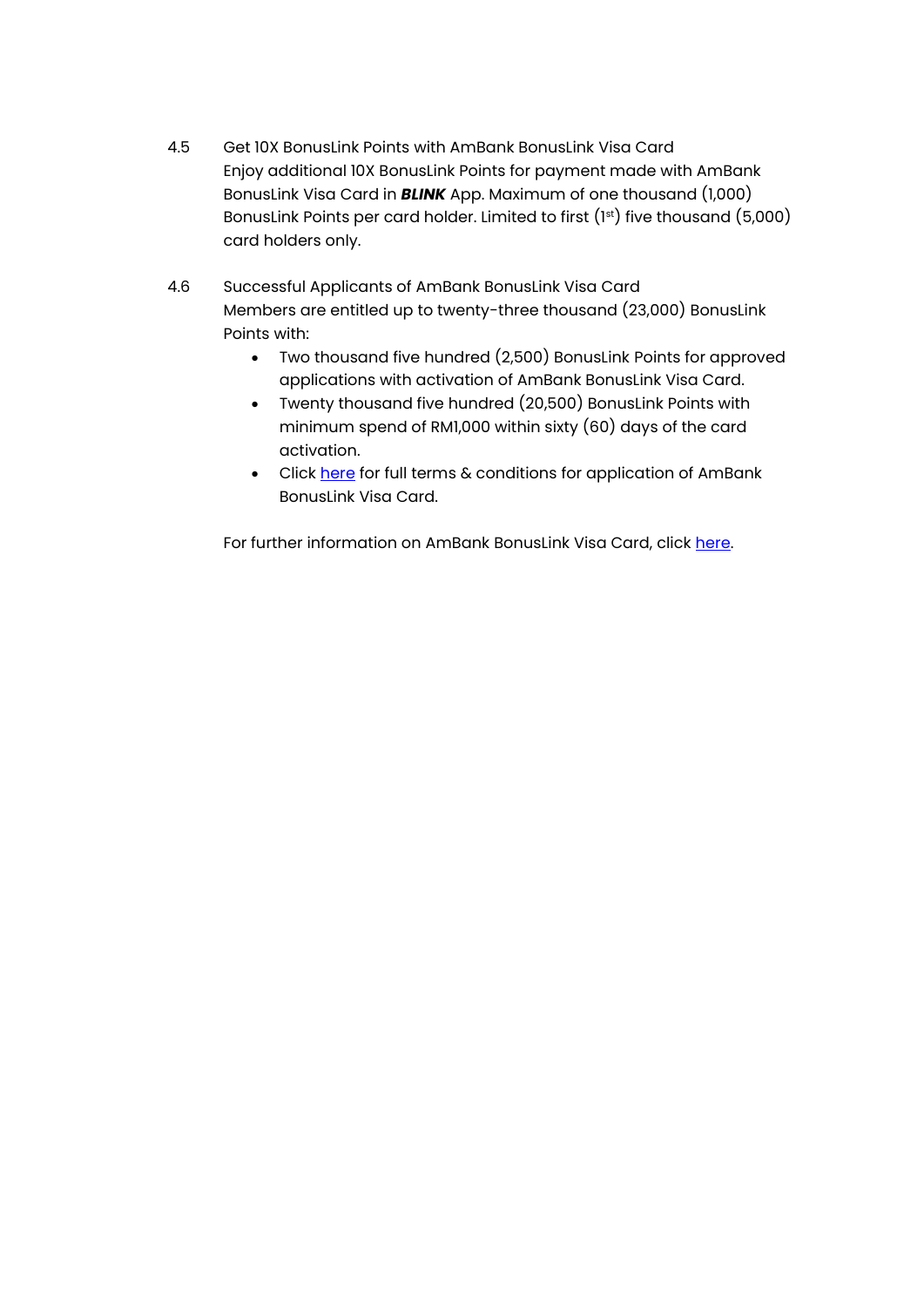# **Rewards**

5.0 The eligible Members who have completed the above will be rewarded as follow:

| <b>Task</b>                                                 | <b>Entry/Points Reward</b> | <b>Limited to first following</b><br>numbers of Members |
|-------------------------------------------------------------|----------------------------|---------------------------------------------------------|
| <b>Link Visa Debit or Credit Card</b>                       |                            |                                                         |
| Link a Visa Debit or Credit                                 | 2 entries                  | Unlimited                                               |
| Card on BLINK App.                                          |                            |                                                         |
| Pay with BLINKIT (via Visa                                  |                            |                                                         |
| Debit or Credit Card, with no                               |                            |                                                         |
| minimum spend)                                              |                            |                                                         |
| 1 <sup>st</sup> transaction                                 | 1 entry                    | Unlimited                                               |
| 2 <sup>nd</sup> transaction                                 | 1 entry                    | Unlimited                                               |
| 3rd transaction                                             | 3 entries                  | Unlimited                                               |
| 4 <sup>th</sup> transaction                                 | 3 entries                  | Unlimited                                               |
| <b>Complete 4 transactions</b>                              |                            |                                                         |
| Pay with BLINKIT (via Visa                                  | 1000 BonusLink Points      | 15,000                                                  |
| Debit or Credit Card, with no                               |                            |                                                         |
| minimum spend)                                              |                            |                                                         |
| <b>Use an AmBank BonusLink</b>                              |                            |                                                         |
| <b>Visa Card</b>                                            |                            |                                                         |
| Use an AmBank BonusLink                                     | 2x Entries                 | Unlimited                                               |
| Visa Card for the Campaign<br>Task of "Link a Visa Debit or |                            |                                                         |
| Credit Card in BLINK App &                                  |                            |                                                         |
| pay with BLINKIT (via Visa                                  |                            |                                                         |
| Debit or Credit Card, with no                               |                            |                                                         |
| minimum spend)"                                             |                            |                                                         |
| <b>Get 10X BonusLink Points</b>                             |                            |                                                         |
| Pay with AmBank BonusLink                                   | 1000 BonusLink Points      | 5,000                                                   |
| Visa Card in <b>BLINK</b> App (max                          |                            |                                                         |
| 1000 BonusLink Points per                                   |                            |                                                         |
| card holder)                                                |                            |                                                         |
| Get 23,000 BonusLink Points                                 |                            |                                                         |
| Successful applicants with                                  | 2,500 BonusLink Points     | Unlimited                                               |
| activation of AmBank                                        |                            |                                                         |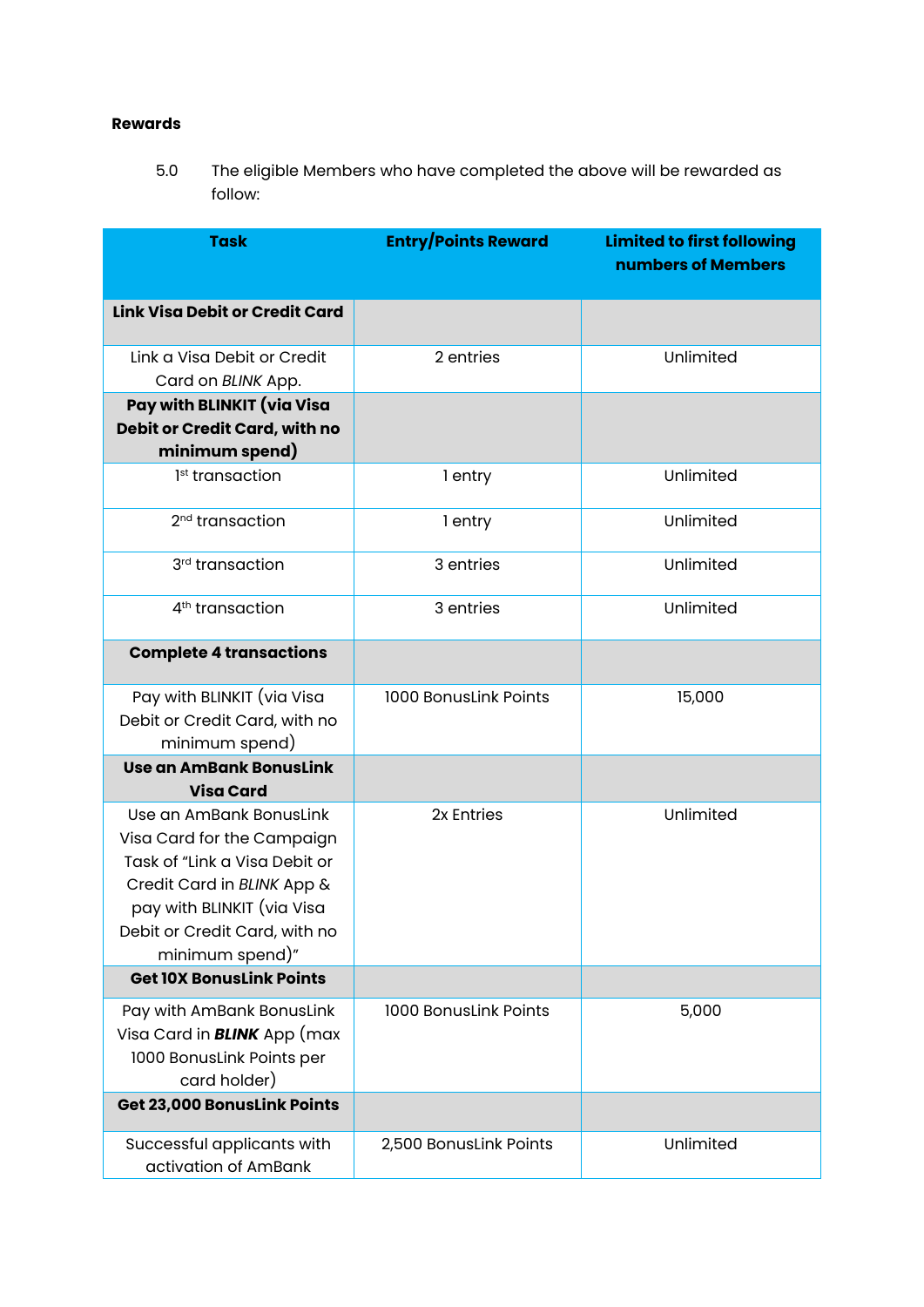| <b>BonusLink Visa Card</b> |                         |           |
|----------------------------|-------------------------|-----------|
| Successful applicants of   | 20,500 BonusLink Points | Unlimited |
| AmBank BonusLink Visa Card |                         |           |
| with minimum spend of      |                         |           |
| RM1000 within 60 days from |                         |           |
| card activation            |                         |           |

- 6.0 The rewards (BonusLink Points) are subject to first-come, first-served basis. The BonusLink Points will be credited within three  $(3)$  – four  $(4)$  weeks after the Campaign Tasks have been completed.
- 7.0 At the point of rewards fulfilment process, all eligible Members must not cancel or terminate their BonusLink Membership, otherwise the eligible Members will be disqualified. BonusLink also reserves the right to disqualify any eligible Members that it knows is, or has reasonable grounds to believe is, ineligible for this Campaign as a result of this rule.

# **Contest**

8.0 By completing any of the tasks in this Campaign, Members will stand a chance to win the following prizes:

| <b>No</b>      | <b>Prize</b>                                                                           | <b>No of Winners</b> |
|----------------|----------------------------------------------------------------------------------------|----------------------|
| 1              | Grand prize - 1 million BonusLink Points                                               | 5                    |
| $\overline{2}$ | 1st Prize- iPhone 13 128gb                                                             | 9                    |
| 3              | 2nd Prize - Travel Voucher worth<br><b>RM1000</b>                                      | 20                   |
| $\overline{4}$ | Consolation Prize - 10,000 BonusLink<br>Points                                         | 300                  |
| 5              | Winner for Successful Applicants of<br>AmBank Bonuslink Visa Card - iPhone<br>13 128gb | 3                    |
|                | Total                                                                                  | 337                  |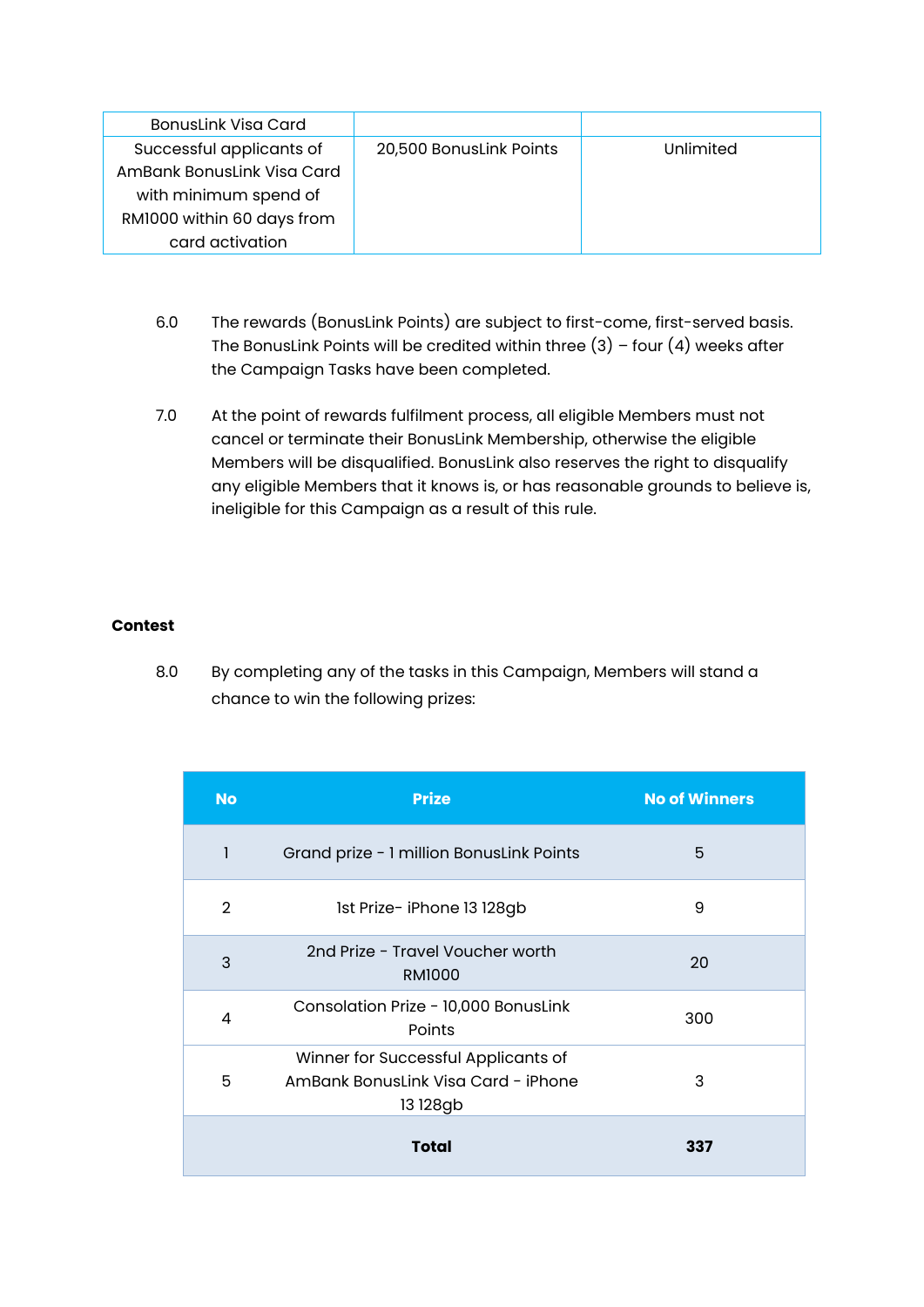8.1 Winners will be selected via a computerized selection system. BonusLink's decision on all matters relating to this Contest (including the selection of Winners) shall be final and binding. No enquiries on Winners' selection will be entertained.

8.2 Winners for prize no. one (1) to three (3) and five (5) will be contacted by BonusLink. BonusLink will contact the shortlisted Winners who are the registered owners of the BonusLink Cards for verification. The shortlisted Winners will be required to answer BonusLink related questions correctly before they are eligible to receive the prize ("Winners" and each a "Winner"). If any answer to any question is incorrect, he or she will be disqualified from the Contest and another Winner will be selected.

A shortlisted Winner will be contacted by BonusLink via a phone call ("Phone Call"). For example:

Should the first attempt to contact a shortlisted Winner via Phone Call fail, i.e. no answer, telephone number not in service, no connection etc, BonusLink will attempt to contact the shortlisted Winner again at least two (2) more times on the same or next day from when the first call attempt was made. Where such further attempts to contact the shortlisted Winner are unsuccessful, BonusLink reserves the right to select another shortlisted Winner through a Phone Call, in place of the original shortlisted Winner who could not be contacted and the same process will be repeated until a new shortlisted Winner is determined.

8.3 Members will only be entitled to win one (1) prize throughout the Campaign Period.

8.4 Prizes no. two (2), three (3) and five (5) will be delivered to Members' delivery address and prize no. one (1) and four (4) will be credited to Members' BonusLink account within six (6) to eight (8) weeks after Campaign Period.

8.5 Prizes no. five (5) is eligible for successful applicants, determined by the date and time of the online application via <https://www.bonuslink.com.my/EN/LeadsForm.aspx?page=form> with approved application and activation of AmBank BonusLink Visa Card.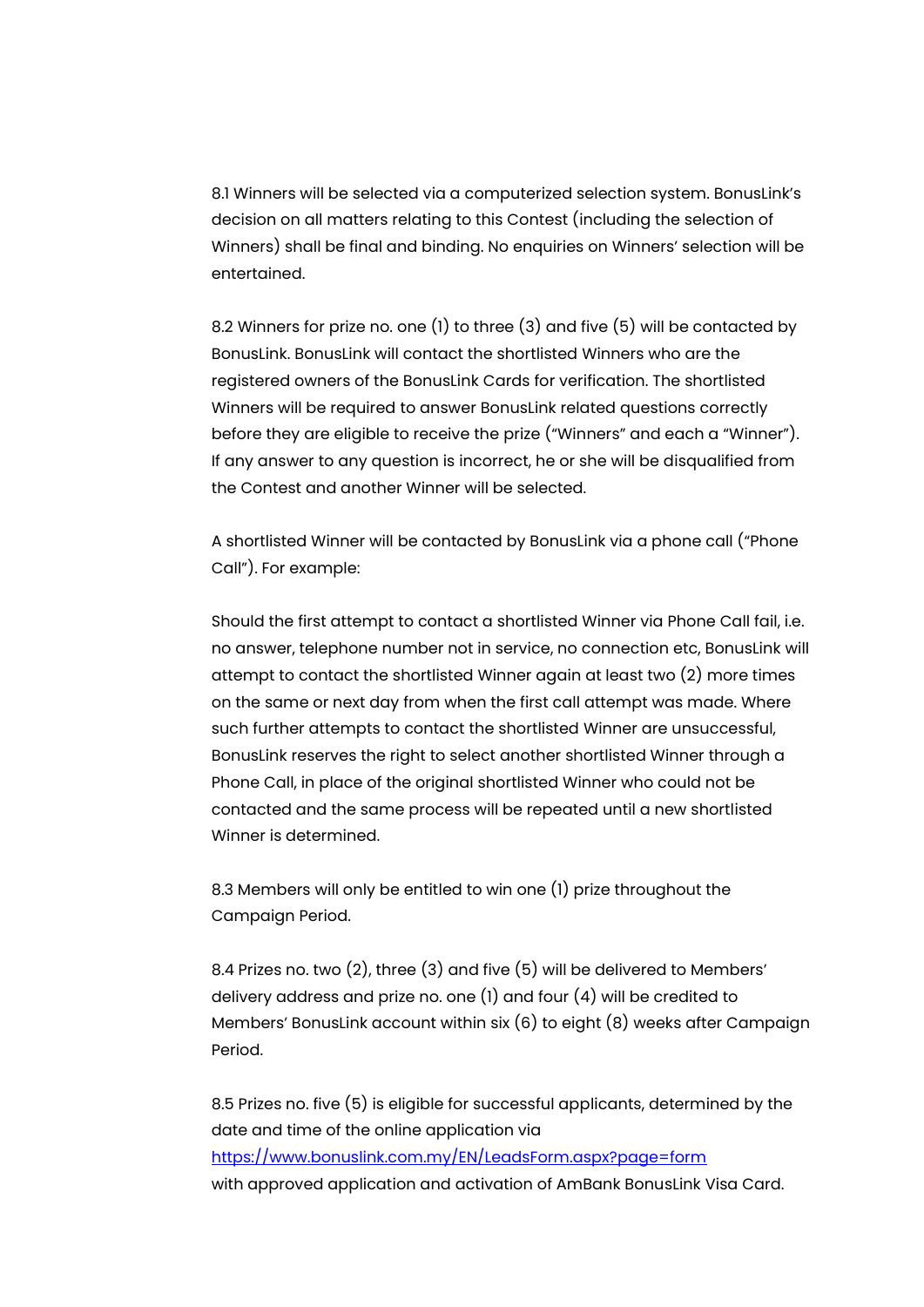### **General Terms & Conditions**

- 1.0 By participating in this Campaign, Members are deemed to have read, understood and agreed to be legally bound by the Terms and Conditions of this Campaign as stated herein and any additional Terms and Conditions stipulated by the Organisers from time to time (as may be applicable) including all decisions of the Organisers in all matters without limitation or qualification related thereto.
- 2.0 The Organisers are not responsible for, nor have any control whatsoever on the SMS traffic, network failure and / or interruptions on the part of the respective telecommunications service providers or the Organisers' vendors for any other reason(s) whatsoever resulting in the delay of the "Notification" during Campaign Period.
- 3.0 All Organisers' decisions on all matters including but not limited to the eligibility of the Members and/or Campaign mechanics for this Campaign or in the event of any dispute shall be final and binding and no correspondence or appeals will be entertained.
- 4.0 The Organisers reserve the absolute right to vary, delete and/or add to any of these Terms and Conditions (wholly or in part) from time to time in such manner as the Organisers deem appropriate without giving any prior notice to any party including but not limited to Members.
- 5.0 By participating in this Campaign, Members are deemed to have given acceptance and consent for the Organisers (and any third party authorized by the Organisers) to use Members' personal data including Members' names and photographs for publicity purposes, and for the purposes of this Campaign. In the event that Members do not consent to the use of any Members' personal data including photographs, please notify the Organisers of the same immediately. Failure to provide consent will render Members to be ineligible to participate in this Campaign. All personal data provided by Members in this Campaign will be updated unto Members' BonusLink account accordingly. Any personal data used by the Organisers will be in compliance with the [Personal Data Protection Act 2010](https://www.bonuslink.com.my/EN/PrivacyNotice.aspx) as indicated in BonusLink's Membership Terms and Conditions stated in BonusLink's website, AmBank's website and Visa's website.
- 6.0 The Organisers reserve the absolute right, at any time, to verify the validity of any successful transactions and/or eligible Members at any point in time.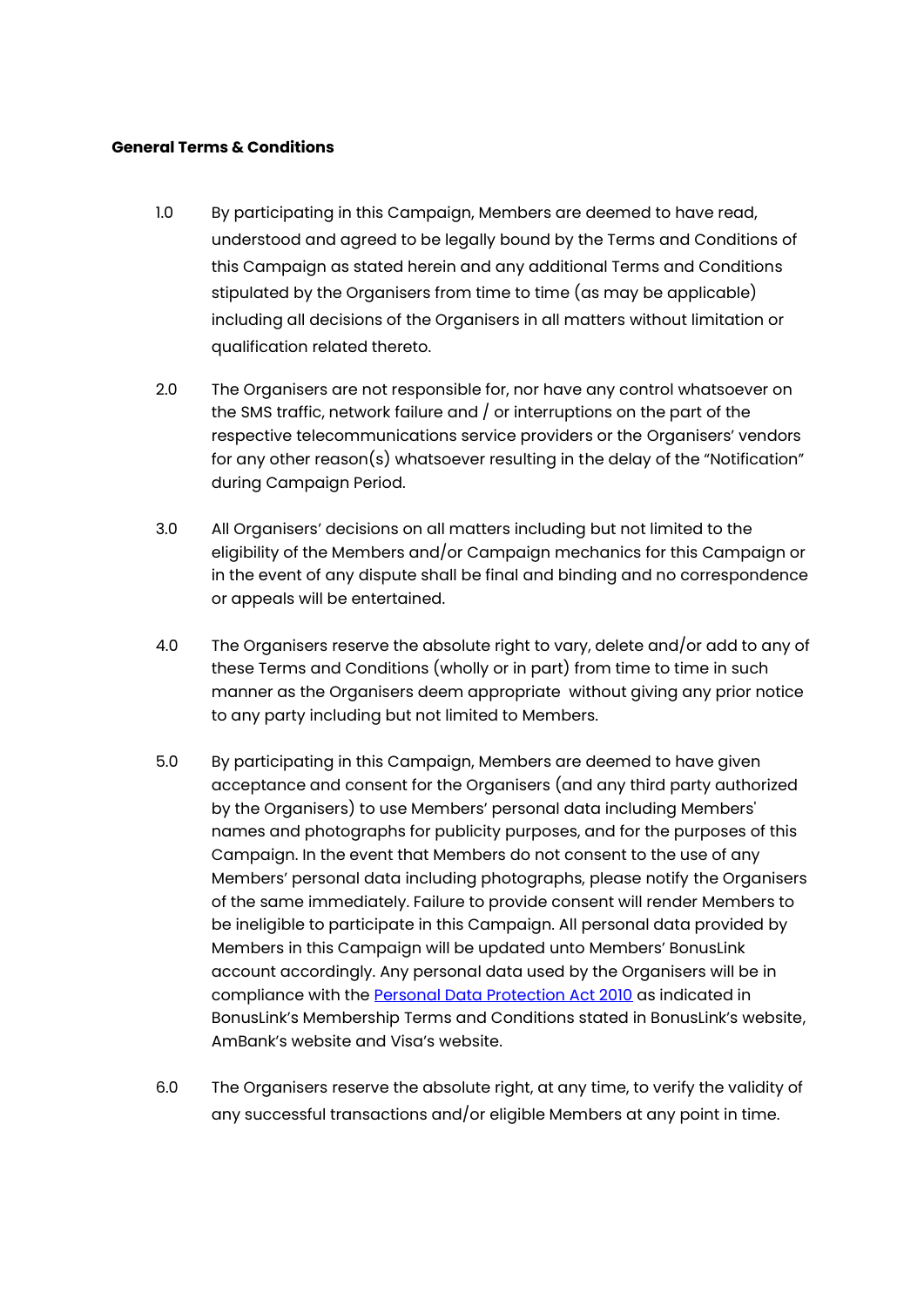- 7.0 The Organisers reserve the absolute right to revise the BonusLink Points to be awarded from time to time without any prior notice to any party including but not limited to the Members.
- 8.0 The Organisers reserve the right at their sole discretion to disqualify any Member and/or to retract or forfeit the award of BonusLink Points from any Member if they believe the Member has (singularly or jointly with any other Member) undertaken fraudulent practice and/or activities to earn the BonusLink Points or undertaken any activities that are or may be harmful to this Campaign or to the Organisers.
- 9.0 The Organisers reserve the absolute right to cancel, terminate or suspend the Campaign with or without any prior notice and/or assigning any reason. For the avoidance of doubt, any cancellation, termination or suspension of the Campaign by the Organisers shall not entitle any party including but not limited to the Members to any claim or compensation against the Organisers for any and all losses and/or damages suffered or incurred as a direct or indirect result of the act of cancellation, termination or suspension.
- 10.0 The Terms and Conditions contained herein, as the same may be amended from time to time, shall prevail over any inconsistent terms, conditions, provisions or representations contained in any other promotional and/or advertising materials for the Campaign. In the event of any conflict or inconsistency between the English version and any translation thereof, the English version of the Terms and Conditions shall prevail.
- 11.0 In no event will the Organisers be liable for any loss or damages including without limitations, loss of income, profits or goodwill, direct or indirect, incidental, consequential, exemplary, punitive and/or special damages of any party including third parties howsoever arising whether in contract, tort, negligence or otherwise, in connection with this Campaign, even if the Organisers have been advised of the possibility of such damages in advance, and all such damages are expressly excluded.
- 12.0 The Organisers to the fullest extent permitted by law exclude all warranties, rights and remedies (including warranties implied by statute or otherwise) that Members would otherwise be entitled to by law.
- 13.0 Members are responsible for and shall comply with all these Terms and Conditions and Members shall not, as part of the participation in this Campaign, breach any of these terms.